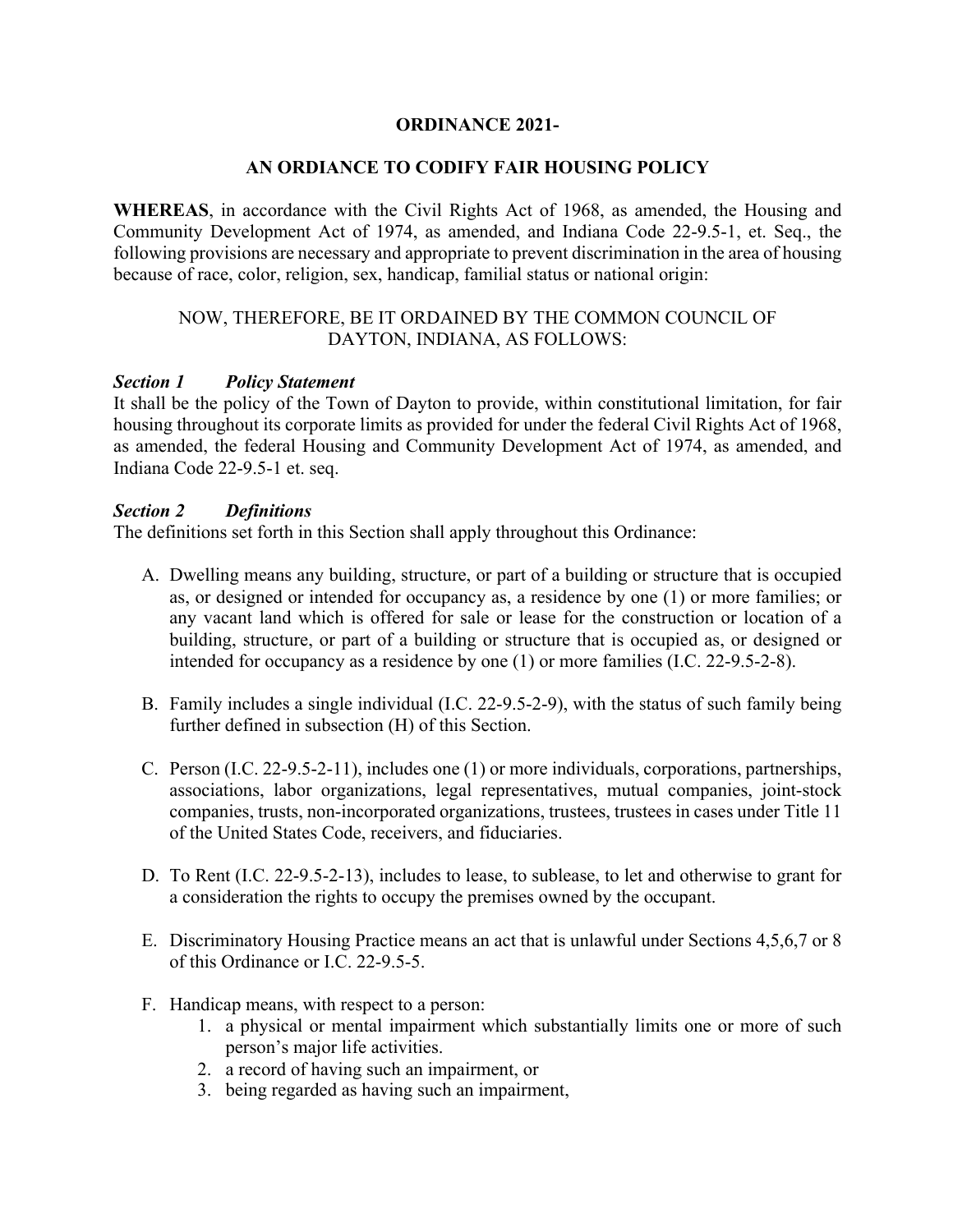- 4. an impairment described or defined pursuant to the federal Americans with Disabilities Act of 1990.
- 5. Any other impairment defined in 910 IAC 2-3.

The term 'Handicap' shall not include current illegal use of or addictions to a controlled substance as defined in Section 802 of Title 21 of the United States Code 910 IAC 2-3- 2(14); nor does the term 'Handicap' include an individual solely because that individual is a transvestite 910 IAC 2-3-2(14).

- G. An Aggrieved Person includes any person who (I.C. 22-9.5-2-2):
	- 1. claims to have been injured by a discriminatory housing practice; or
	- 2. believes that such person will be injured by a discriminatory housing practice that is about to occur.
- H. Familial Status means one or more individuals who have not attained the age of 18 years being domiciled with a parent or another person having legal custody of such individual or the written permission of such parent or other person.

The protections afforded against discrimination on the basis of familial status shall apply to any person who is pregnant or is in the process of securing legal custody of any individual who has not attained the age of 18 years.

- I. Commission (I.C. 22-9.5-2-3) means the Indiana Civil Rights Commission created pursuant to I.C. 22-9-1-4, et. Seq.
- J. Complainant (I.C. 22-9.5-2-4) means a person, including the Commission, who files a complaint under I.C. 22-9.5-6.

# *Section 3 Unlawful Practice*

Subject to the provisions of subsection (B) of this Section, Section 9 of this Ordinance and Title 22-9.5-3 of Indiana Code, the prohibitions against discrimination in the sale or rental of housing set forth Title 22-9.5-5-1 of Indiana Code and in Section 4 of this Ordinance shall apply to:

- A. All dwellings except as exempted by subsection (B) and Title 22-9.5-3 of Indiana Code.
- B. Other than the provisions of subsection (C) of this Section, nothing in Section 4 shall apply to:
	- 1. Any single-family house sold or rented by an owner where the private individual owner does not own more than three such single-family houses at any one time; provided that in the sale of such single family house by a private individual owner not residing in the house at the time of sale or exemption shall apply only to one such sale within any twenty-four (24) month period. The private individual owner may not own any interest in, nor have owned or reserved on his behalf, title to or any right to all or a portion of the proceeds from the sale or rental of more than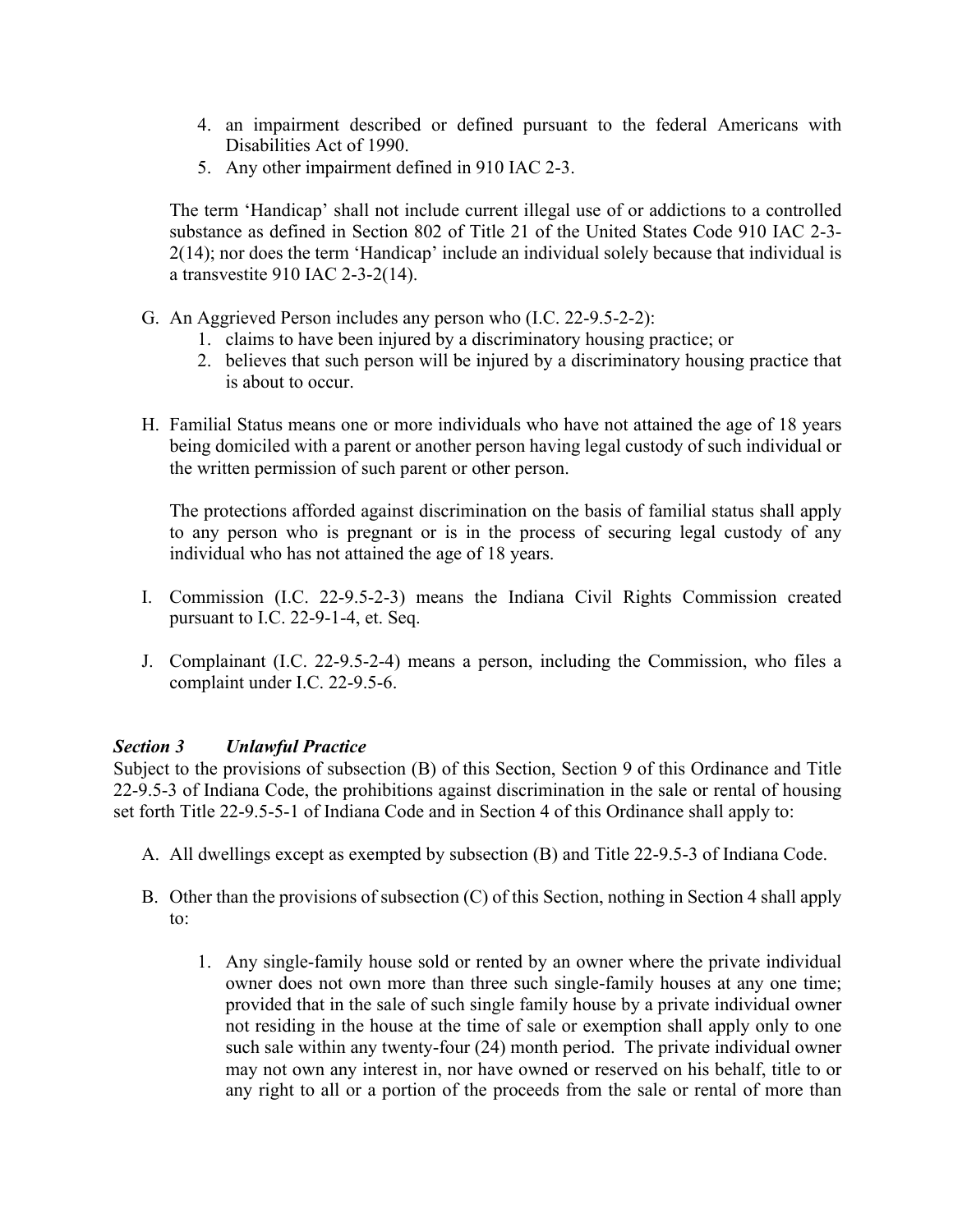three such single-family houses at any one time. The sale or rental of any such single family house shall be exempted from application of this section only if such house is sold or rented:

- a. without the use in any manner of the sales or rental facilities or services of any real estate broker, agent or salesman, or any person in the business of selling or renting dwellings, or of any employee or agent of any such broker, agent or salesman, or person and
- b. without the publication, posting or mailing, after notice of advertisement or written notice in violation of Section 4(C) of this Ordinance, but noting in this provision shall prohibit the use of attorneys, escrow agents, abstracters, title companies and other such professional assistance as necessary to perfect or transfer this title, or
- 2. Rooms or units in dwellings containing living quarters occupied or intended to be occupied by no more than four families living independently of each other, if the owner actually maintains and occupies one of such living quarters as his residence.
- C. For the purposes of subsection (B), a person shall be deemed to be in the business of selling or renting dwellings if:
	- 1. They have, within the preceding twelve (12) months, participated as principal in three or more transactions involving the sale or rental of any dwelling or any interest therein, or
	- 2. They have, within the preceding twelve (12) months, participated as agent, other than in the sale of his own personal residence, in providing sales or rental facilities or services in two or more transactions involving the sale or rental of any dwelling or any interest therein, or
	- 3. They are the owner of any dwelling unit designed or intended for occupancy by, or occupied by, five (5) or more families.

# *Section 4 Discrimination in the Sale or Rental of Housing*

As made applicable by Section 3 and except as exempted by Section 3(B) and 9, it shall be unlawful:

- A. To refuse to sell or rent after the making of a bona fide offer, or to refuse to negotiate for the sale or rental of, or otherwise make unavailable or deny, a dwelling to any person because of race, color, religion, sex, handicap, familial status or national origin.
- B. To discriminate against any person in the terms, conditions, or privileges of sale or rental of a dwelling or in the provision of services of facilities in connection therewith, because of race, color, religion, sex, handicap, familial status or national origin.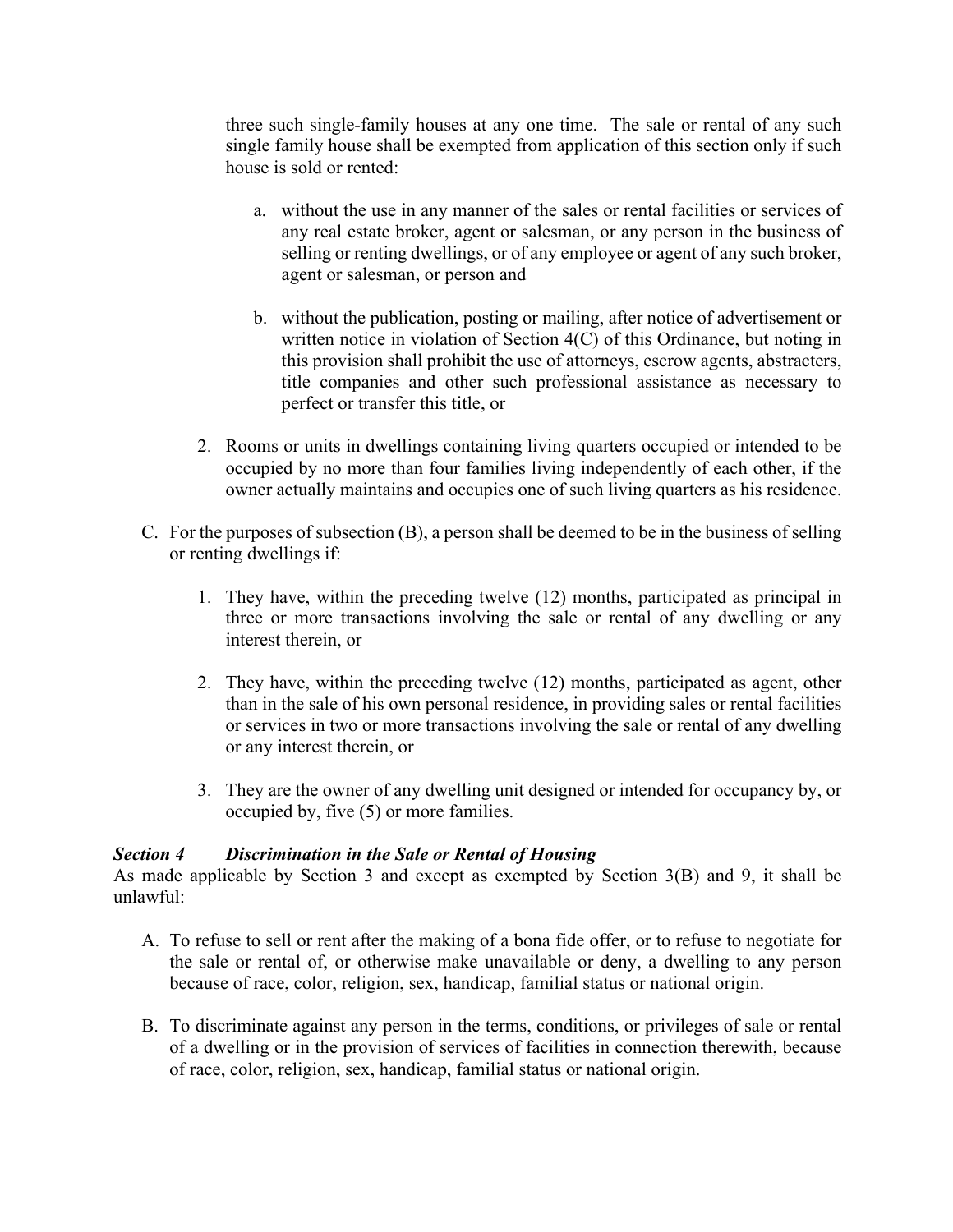- C. To make, print, or publish, or cause to be made, printed, or published any notice, statement or advertisement, with respect to the sale or rental of a dwelling that indicates any preference, limitation, or discrimination based on race, color, religion, sex, handicap, familial status or national origin, or an intention to make any such preference, limitation or discrimination.
- D. To represent to any person because of race, color, religion, sex, handicap, familial status or national origin that any dwelling is not available for inspection, sale or rental when such dwelling is in fact so available.
- E. For profit, to induce or attempt to induct any person to sell or rent any dwelling by representations regarding the entry or perspective entry into the neighborhood of a person or persons of a particular race, color, religion, sex, handicap, familial status or national origin.
- F. To discriminate in the sale or rental, or to otherwise make unavailable or deny, a dwelling to any buyer or renter because of a handicap of:
	- 1. that buyer or renter;
	- 2. a person residing in or intending to reside in that dwelling after it is so sold, rented, or made available; or
	- 3. any person associated with that person.
- G. To discriminate against any person in the terms, conditions, or privileges of sale or rental of a dwelling, or in the provision of services or facilities in connection with such dwelling, because of a handicap of:
	- 1. that person; or
	- 2. a person residing in or intending to reside in that dwelling after it is so sold, rented, or made available; or
	- 3. any person associated with that person.
- H. For purposes of this subsection, discrimination includes:
	- 1. a refusal to permit, at the expense of the handicapped person, reasonable modifications of existing premises occupied or to be occupied by such person if such modifications may be necessary to afford such person full enjoyment of the premises except that, in the case of a rental, the landlord may where it is reasonable to do so condition permission for a modification on the renter agreeing to restore the interior of the premises to the condition that existed before the modifications, reasonable wear and tear excepted;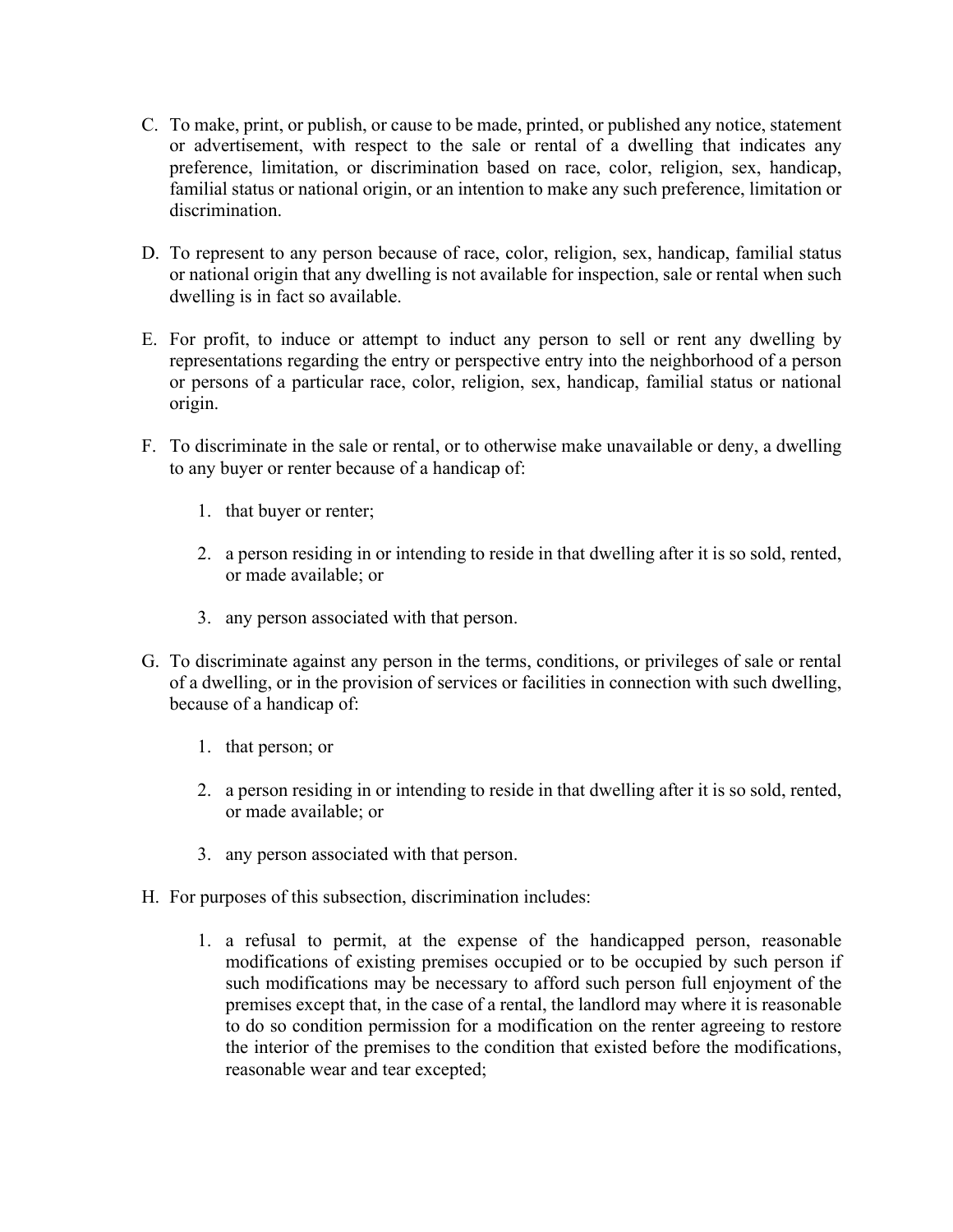- 2. a refusal to make reasonable accommodations in rules, policies, practices, or services when such accommodations may be necessary to afford such person equal opportunity to use and enjoy a dwelling; or
- 3. in connection with the design and construction of covered multi-family dwellings for first occupancy after the date that is 30 months after September 13, 1998, a failure to design and construct those dwellings in such a manner that;
	- a. the public use and common use portions of such dwellings are readily accessible to and usable by handicapped persons;
	- b. all the doors designed to allow passage into and within all premises within such dwellings are sufficiently wide to allow passage by handicapped persons in wheelchairs; and
	- c. all premises within such dwellings contain the following features of adaptive design:
		- i. an accessible route into and through the dwelling;
		- ii. light, switches, electrical outlets , thermostats, and other environmental controls in accessible locations;
		- iii. reinforcements in bathrooms such that an individual in a wheelchair can maneuver about the space.

Compliance with the appropriate requirement Americans with Disabilities Act of 1990 and of the American National Standard for Buildings and Facilities providing accessibility an usability for physically handicapped people (commonly cited as ANSI A117.1") suffices to satisfy the requirements of paragraph (3) (C)(iii).

Nothing in this subsection requires that a dwelling be made available to an individual whose tenancy would constitute a direct threat to the health of safety of other individuals of whose tenancy would result in substantial physical damage to the property of others.

# *Section 5 Discrimination in Residential Real Estate-Related Transactions*

- A. It shall be unlawful for any person or other entity whose business includes engaging in residential real estate-related transactions to discriminate against any person in making available such a transaction, or in the terms or conditions of such a transaction, because of race, color, religion, sex, handicap, familial status, or national origin.
- B. As used in this section, the term residential real estate-related transaction means any of the following:
	- 1. The making or purchasing of loans or providing other financial assistance:
		- i. for purchasing, constructing, improving, repairing, or maintaining a dwelling; or
		- ii. secured by residential real estate.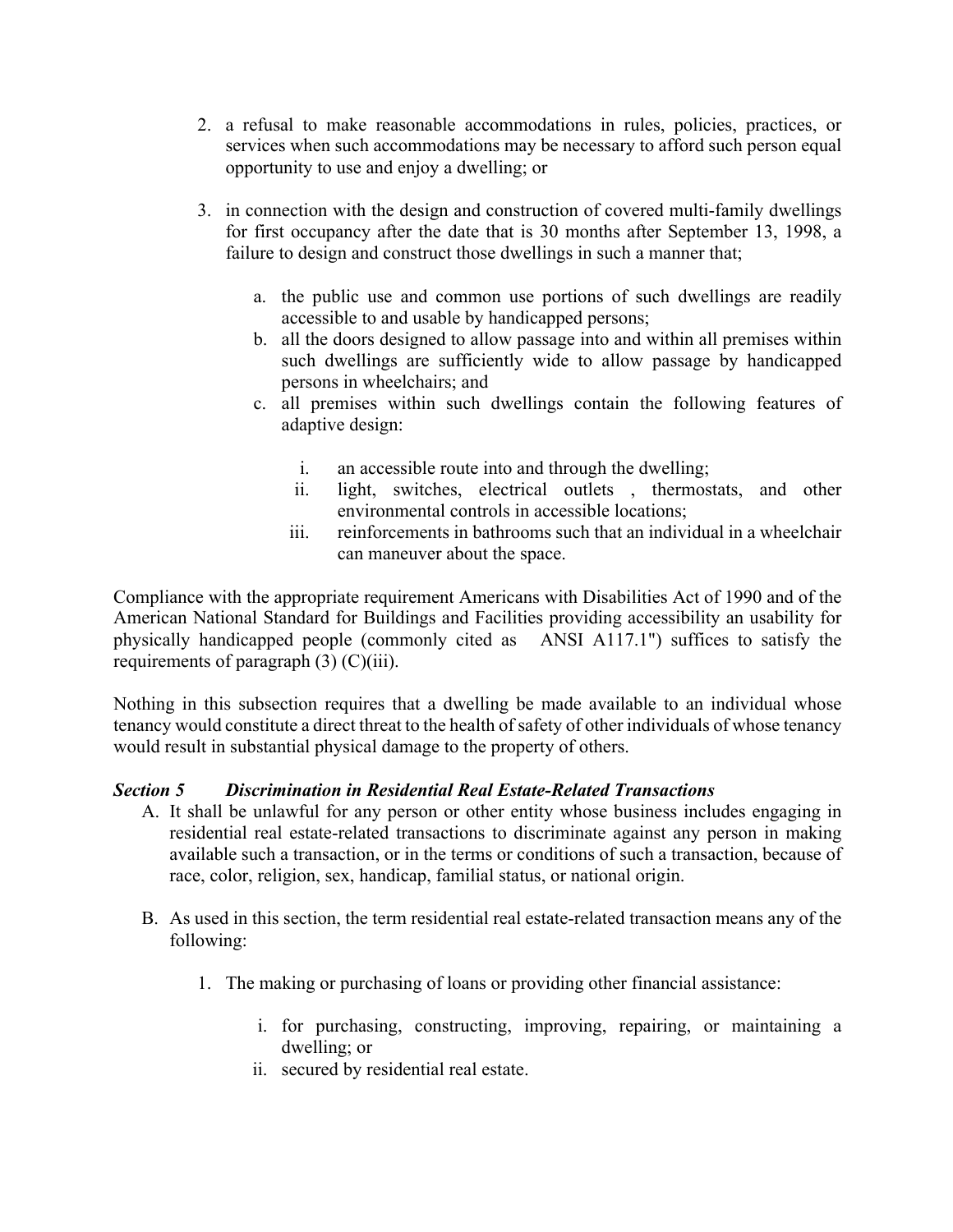- 2. The selling, brokering, or appraising of residential real property.
- C. Nothing in this Ordinance prohibits a person engaged in the business of furnishing appraisals of real property to take into consideration factors other than race, color, religion, national origin, sex, handicap, or familial status.

# *Section 6 Discrimination in the Provision of Brokerage Service*

It shall be unlawful to deny any person access to or membership or participation in any multiplelisting service, real estate brokers' organization or other service, organization, or facility relating to the business of selling or renting dwellings, or to discriminate against him in the terms or conditions of such access, membership, or participation, on account of race, color, religion, sex, handicap, familial status or national origin.

# *Section 7 Interference, Coercion, or Intimidation*

It shall be unlawful to coerce, intimidate, threaten, or interfere with any person in the exercise or enjoyment of, or on account of his having exercised or enjoyed, or on account of his having aided or encouraged any other person in the exercise or enjoyment of, any right granted or protected by sections 3, 4, 5 or 6 of this Ordinance.

# *Section 8 Prevention of Intimidation in Fair Housing Cases*

Whoever, whether or not acting under code or law, by force or threat of force willfully injures, intimidates or interferes with, or attempt to injure, intimidate or interfere with:

- A. any person because of his race, color, religion, sex, handicap, familial status, or national origin and because he is or has been selling, purchasing, renting, financing, occupying, or contracting or negotiating for the sale, purchase, rental, financing or occupation of any dwelling, or applying for or participating in any service, organization, or facility relating to the business of selling or renting dwellings; or
- B. any person because he is or has been, or in order to intimidate such person or any other person or any class of persons from:
	- 1. participating, without discrimination on account of race, color, religion, sex, handicap, familial status, or national origin, in any of the activities, services, organizations or facilities described in subsection (A); or
	- 2. affording another person or class of persons opportunity or protection so to participate; or
- C. any citizen because he is or has been, or in order to discourage such citizen or any other citizen from lawfully aiding or encouraging other persons to participate, without discrimination on account of race, color, religion, sex, handicap, familial status, or national origin, in any of the activities, services, organizations or facilities described in subsection (A), or participating lawfully in speech or peaceful assembly opposing any denial of the opportunity to participate shall be fined according to local, state and federal law; and if bodily injury results shall be fined not more than \$10,000 or imprisoned not more than ten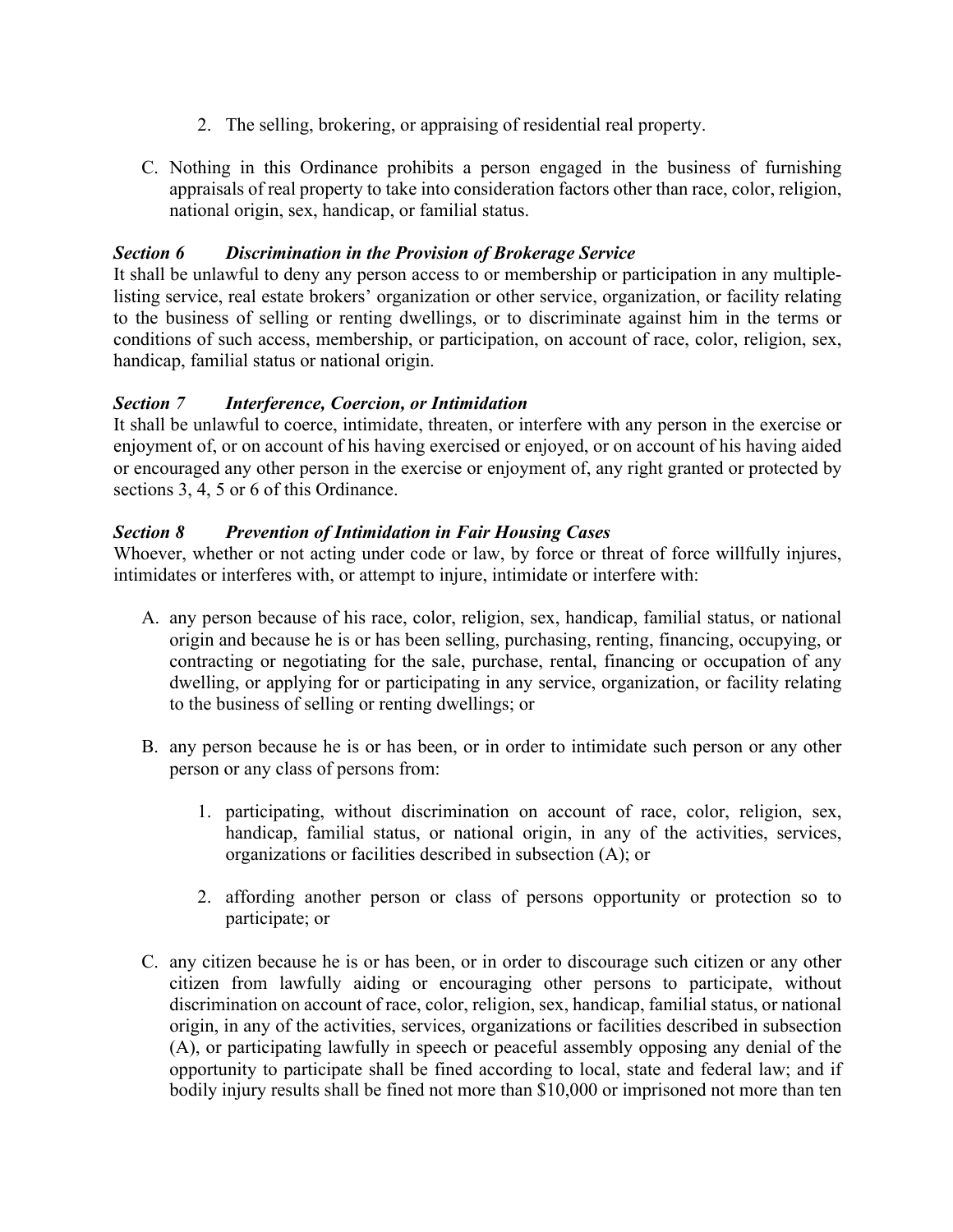years, or both; and if death results shall be subject to imprisonment for any term of years or for life.

# *Section 9 Equal Access to Housing in HUD Programs*

Pursuant to 24 CFR Part 5.403 and 24 CFR Part 574.3 the definition of "family" is revised to include families regardless of the actual or perceived sexual orientation, gender identity, or marital status of its members.

## *Section 10 Exemptions*

- A. Exemptions defined or set forth under Title 22-9.5-3 et. seq. of Indiana Code shall be exempt from the provisions of this Ordinance to include those activities or organizations set forth under subsections (B) and (C )of this Section.
- B. Nothing in this Ordinance shall prohibit a religious organization, association, or society, or any nonprofit institution or organization operated, supervised or controlled by or in conjunction with a religious organization, association, or society, from limiting the sale, rental or occupancy of dwellings which it owns or operates for other than a commercial purpose to persons of the same religion, or from giving preference to such persons, unless membership in such religion is restricted on account of race, color or national origin. Nor shall anything in this Ordinance prohibit a private club not in fact open to the public, which as an incident to its primary purpose or purposes provides lodgings which it owns or operates for other than a commercial purpose, from limiting the rental or occupancy of such lodging to its members or from giving preference to its members.
- C. Nothing in this Ordinance regarding familial status shall apply with respect to housing for older persons. As used in this Section, 'housing for older persons' means housing:
	- 1. provided under any state or federal program that the Secretary of the Federal Department of Housing and Urban Development or the state civil rights commission determines is specifically designed and operated to assist elderly person (as defined in the state or federal program) or;
	- 2. intended for, and solely occupied by, person 62 years of age or older; or
	- 3. intended and operated for occupancy by at least one person 55 years of age or older per unit.

# *Section 11 Administrative Enforcement of Ordinance*

- A. The authority and responsibility for properly administering this Ordinance and referral of complaints hereunder to the Commissioner as set forth in subsection (B) hereof shall be vested in the Chief Elected Official of the Town of Dayton, Indiana.
- B. Notwithstanding the provisions of I.C. 22-9.5-4-8, the Town of Dayton, Indiana, because of lack of financial and other resources necessary to fully administer enforcement proceedings and possible civil actions under the Ordinance, herein elects to refer all formal complaints of violation of the articles of this Ordinance by complainants to the Indiana Civil Rights Commission for administrative enforcement actions pursuant to Title 22-9.5- 6 of Indiana Code and the Chief Elected Official of the Town of Dayton, Indiana, shall refer all said complaints to the Commission as provided for under subsection (A) of this Section to said Commission for purposes of investigation, resolution and appropriate relief